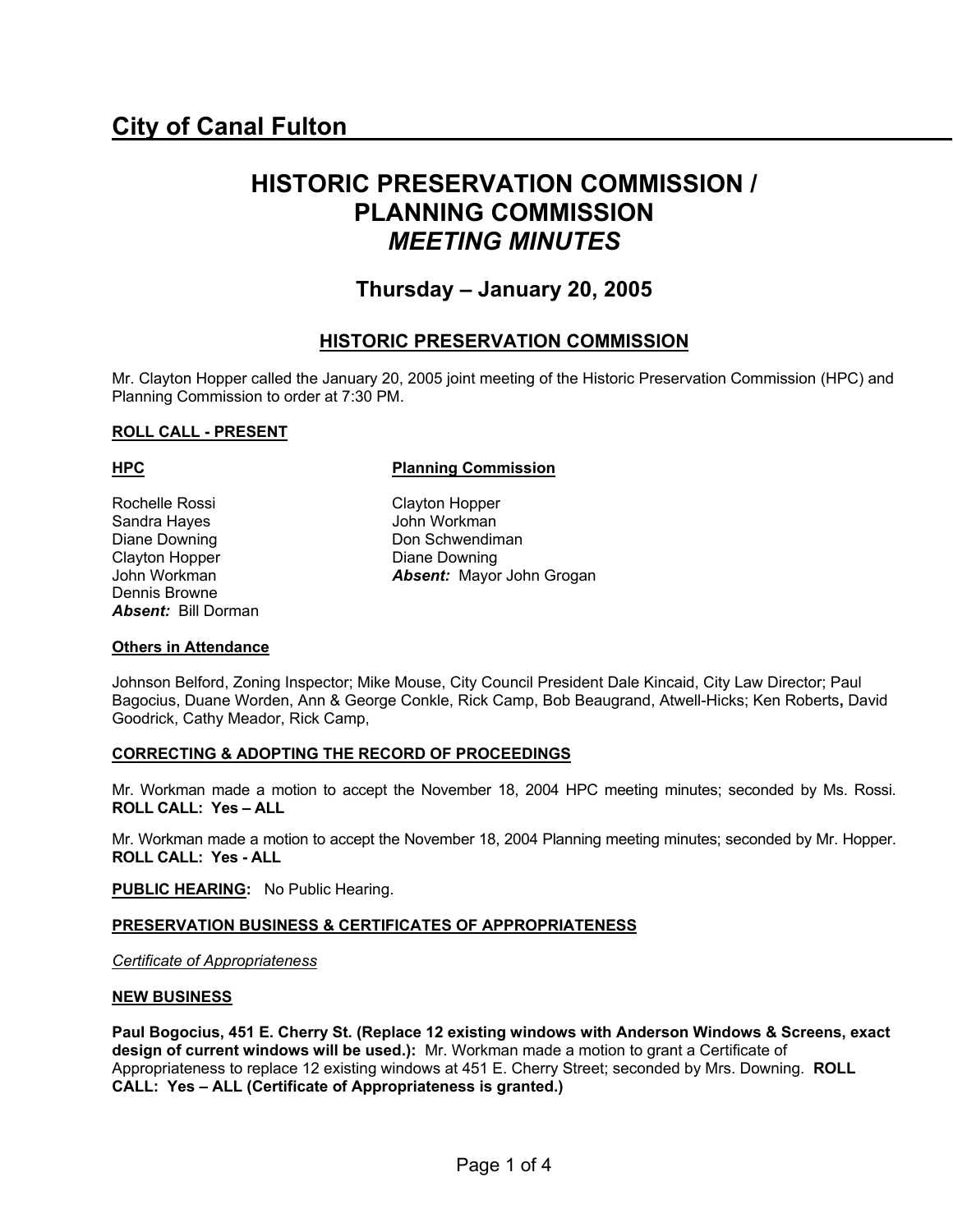**Duane Worden, 138 S. Canal St. (Replaced existing door, which came off in Clayton Hopper's hands. Door was broken and rotted out. Security of building was the main concern.)** Mr. Workman made a motion to grant a Certificate of Appropriateness for the door replacement at 138 S. Canal Street; seconded by Mr. Browne. **Yes – ALL (Certificate is Appropriateness granted.)** 

**Ann & George Conkle, 102 N. Canal St. (Due to storm damage, the two front windows and door had to be replaced to secure the building.)** Mr. Browne made a motion to grant a Certificate of Appropriateness to replace the door (repainting) and two front windows at 102 N. Canal Street; seconded by Mrs. Hayes. **ROLL CALL: Yes – ALL (Certificate is Appropriateness granted.)**

**Ken Roberts, 239 N. Canal St. (Appearance at HPC's request to discuss the modifications that were made to the building and the door that was installed):** Ken Roberts discussed with HPC the door that he installed in the area of the overhead garage door. Mr. Hopper advised Mr. Roberts that repairs/alternations he made in front of the building did not match the drawings he submitted to HPC. After general discussion and at the request of HPC, Mr. Roberts agreed to paint the door and the area around the door, so as to match the existing garage door.

**Dale Kincaid, Law Director, advised the proposed change to the Sign portion of the Historic Preservation section of our Zoning Code will not be ready for review until the February meeting.** 

#### **ADJOURNMENT OF HISTORIC PRESERVATION COMMISSION**

*Mr. Hopper adjourned the HPC portion of the meeting.*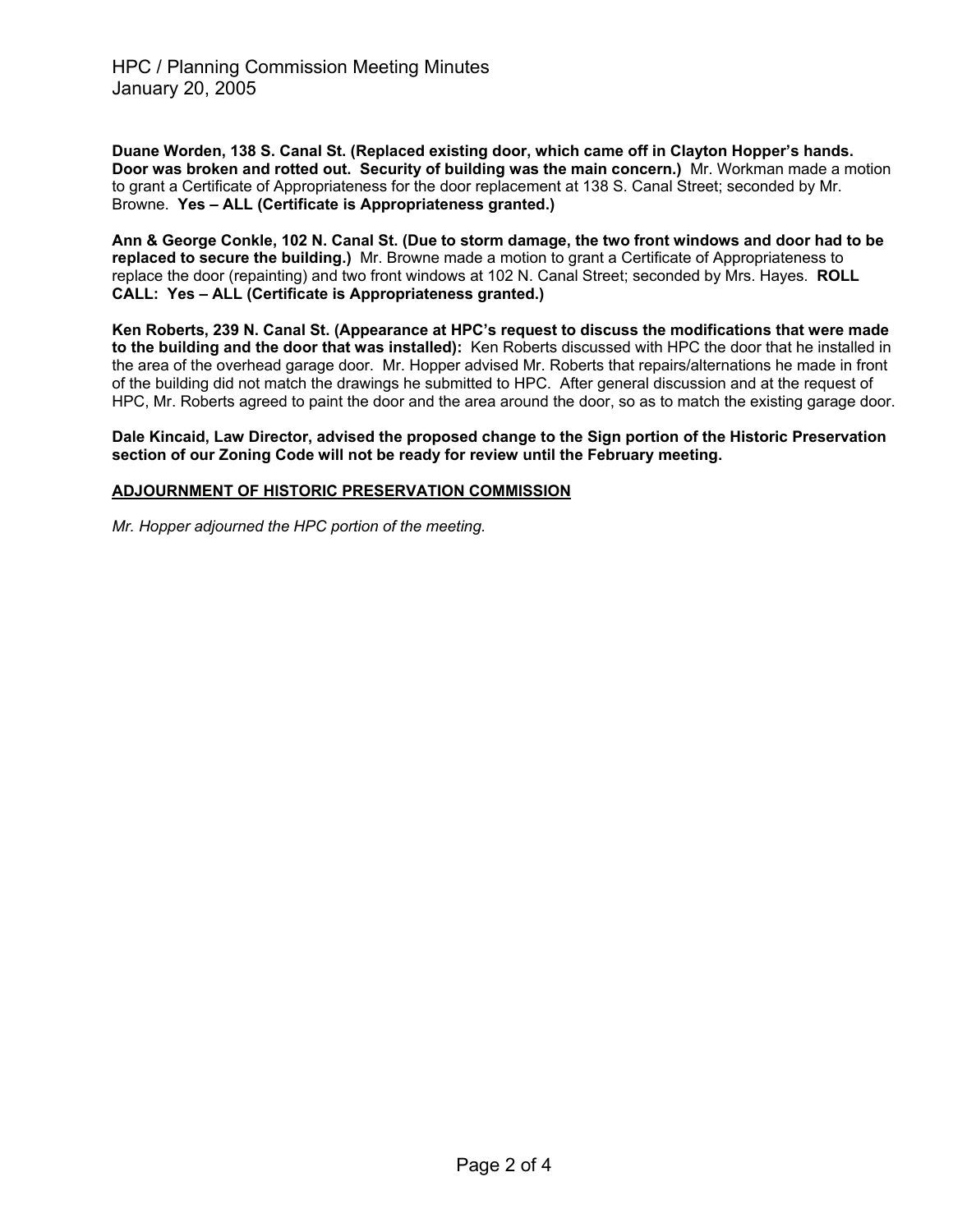# **PLANNING COMMISSION**

**OLD BUSINESS** – None

**CONDITIONAL USE** - No issues to discuss

**SHADE TREE BUSINESS** - No issues to discuss

#### **NEW BUSINESS**

**David & Julie Goodrick, 215 High St. and Cathy Meador, 223 High St. (Request for Vacation of Duke Place):** Mr. Workman abstained from this issue, as one of the parties works for him. The City Manager, Police Chief, City Engineer, Fire Inspector, Street Department, Utilities Superintendent, and neighboring property owners are all in agreement with this. Mr. Hopper made a motion to grant the vacation of Duke Place alley; seconded by Mrs. Downing. **ROLL CALL: Yes - ALL** 

**Applicant's Agent Atwell-Hicks/David Hart, Applicant Quest Land Development (Zoning Amendment Request, Lockhart Plaza and Adjoining Property):** Bob Beaugrand, Atwell-Hicks (with Rick Camp) was present requesting development, and he distributed a packet regarding same. Commonly referred to as Heritage Plaza, their proposal is to rezone its property from its current B-1 to R-4 (multi-family urban residential district). Heritage Plaza would remain B-1; a 4-acre parcel just to the south would be split off and zoned B-2 to accommodate mini-storage facilities; the remainder of the 2.6 acres to the north would remain in Lawrence Township for the time being (they're in the process of an annexation request through the city – eventually becoming a part of the overall development proposal). Their plan would be to take the 19-acre residentially zoned piece of property and put single-family attached owner-occupied town homes on that property. The remaining part (back part of Heritage Plaza) would remain for future expansion. It's the client's intent to renovate the shopping center and upgrade the façade. To make it more attractive to future retailers, the space would need to be expanded, upgraded, renovated, refaced, and additional parking added to make it marketable for a variety of uses permitted in the B-1 district. A small area (approximately 4-acres) parcel to the south of the plaza adjacent to the proposed residential district would be proposed for a modest number of mini-storage units to help serve the attached future single family residents or anyone in the general area with storage space needs. The client wants to propose a town home style of living units, when they get to that point, attached single-family units with garages. The expansion would run north and south with a new road serving as a buffer between the commercial and residential section of the plan with use of trees. Mr. Hopper was concerned about the current occupants, stating there was a need for a grocery store. The applicants are currently in negotiations with a few grocery retailers. They would like to keep Ben Franklin and the pharmacy, so that limits who they would attract (EXA: Marc's has a pharmacy.), but they want to accommodate them, so to make the project feasible, they need the residential development to make good use of the land. Mr. Hopper stated, "Unless I hear some numbers for something, right now, the section that you're requesting for B-2 is in a well field protection area, and a B-2 zone for a storage unit is one thing. But a B-2 zone law will also take a gas station, automobile dealership, anything else you want to put in there; once it's zoned B-2, it's B-2 forever." There would be 100 dwelling units maximum. It was stated that if this goes to R-4 and it falls through and they sell the property, then anybody can that wants to can come in and "we're up against it." Mr. Hopper and Mr. Schwendiman both said they didn't think they need R-4. Mr. Hopper said, "If their plan falls through, it won't get sold to anybody else; it's still in Lockhart's name." Mr. Mouse stated they need a grocery for competition and to service Southern Manchester and people in this part of town, and he wanted to know more what percent per acre will be set aside for green space. Mr. Beaugrand said they envisioned it to be "pedestrian friendly into the Village," and the strip center will look like a village atmosphere, but they don't have the percentages worked out yet regarding green space, but that is a "number one priority." They haven't spent a lot of time laying out the site plans or doing any conceptual site plans yet; however, it's the intent to do an upper scale of development that will include landscaping, boulevard, pedestrian walkways, wellappointed Shaker-style buildings, and possible water features, but everything would have to be approved through the site plan approval process. It was stated that this is the only "commercial" that is set aside on that side of town, and buildings need to be bigger and there needs to be more area for parking to attract any business there. Mr. Hopper stated, "You're asking us to rezone something on a 'maybe'. When are you going to expand? What